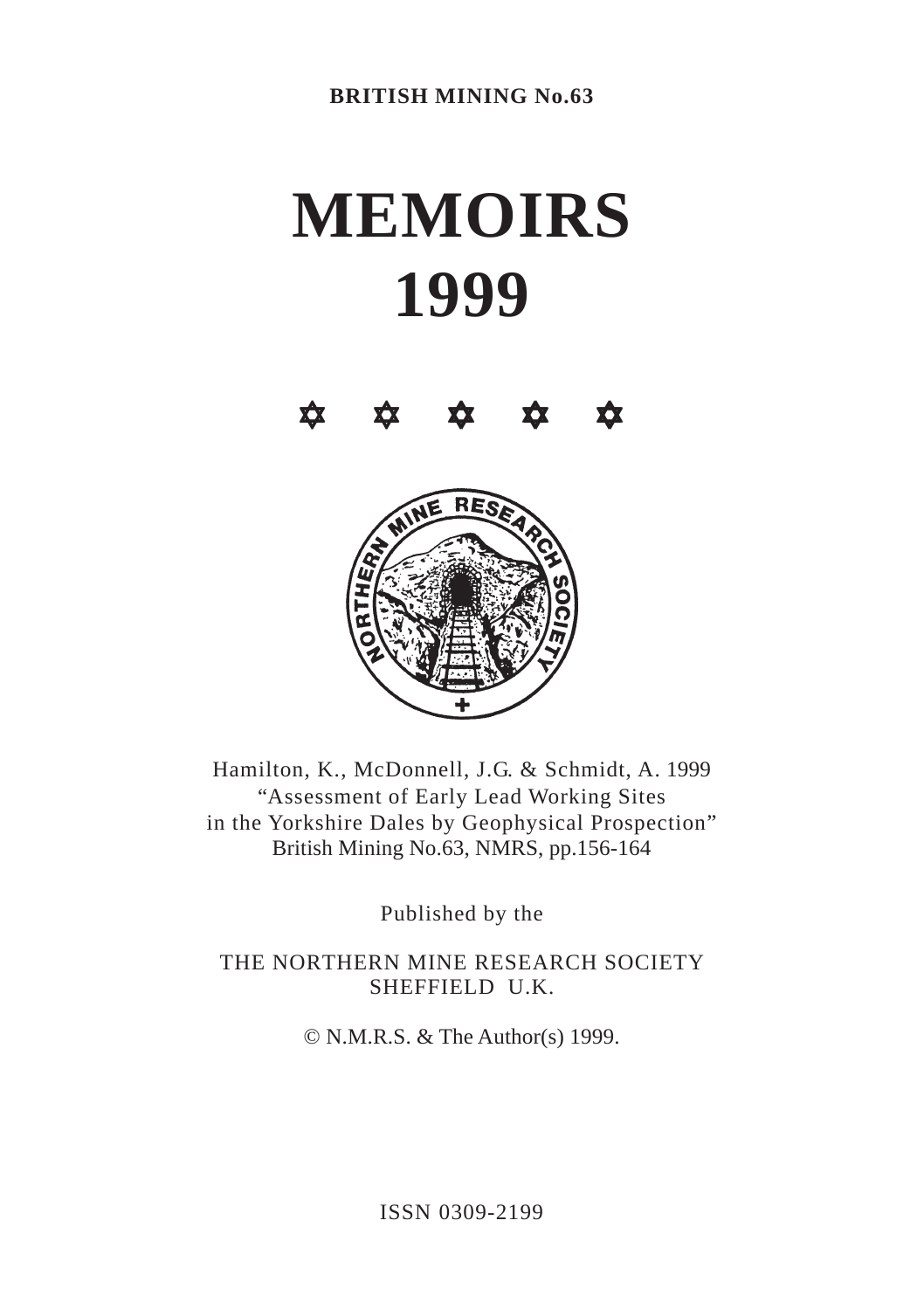# **ASSESSMENT OF EARLY LEAD WORKING SITES IN THE YORKSHIRE DALES BY GEOPHYSICAL PROSPECTION**

by Kenneth Hamilton, J.G. McDonnell and A. Schmidt

# **ABSTRACT**

Although lead was a major source of economic wealth in antiquity, there have been few studies of lead smelting sites in Britain. This study presents an assessment of mediæval lead smelting sites (bales) in Swaledale by archæological geophysics. Sites were surveyed using a fluxgate gradiometer. Bale sites appear to have consisted of several small areas of burning, often with associated fuel stores. The results suggest that the difference between bales and blackwork ovens is less clear than was previously thought. In addition, it appears that the terms bale and bole refer to two similar but separate technologies, and that the terms are not interchangeable.

# **LEAD PRODUCTION**

Lead appears early on in the metallurgical world, as one of Britain's earliest metal objects and later as an alloying agent in copper alloys.<sup>1,2</sup> The majority of lead produced from the Roman period to the post-mediæval period was used in construction and in the pewter industry.<sup>3</sup>

Lead was worked in antiquity in various areas of the British Isles, e.g. in Teesdale, the Yorkshire Dales, Derbyshire, the Mendips and the south west of England.4 The ore is present as galena (PbS, lead sulphide), which occasionally weathered to cerussite ( $PbCO<sub>3</sub>$ , lead carbonate).

Lead smelting is possible at relatively low temperatures (600 to 800 $^{\circ}$ C), hence early lead smelting furnaces are assumed to have been simple hearths.<sup>5</sup> In Yorkshire, the smelting was carried out in so-called bales, a form of windfired furnace, similar to the Westphalian lead smelting furnaces described by Agricola.6,7 Wind-fired lead furnaces are also found in Derbyshire, as boles. Indeed, the terms are often used interchangeably (e.g. Raistrick and Jennings, Tylecote, Willies & Morrison).<sup>8-12</sup>

While the existence of bales was known from documentary evidence, the first archæological recording of one was by Raistrick in 1919, published in 1927.13 He wrote:-

"*Situate* [sic] *on a low hill usually facing west or south-west, the direction of the prevailing wind. A small space, not more than a few feet in diameter, was surrounded by stones built in a low wall, with an opening to the west; the loose soil was scooped out in a hollow from which a shallow trench led to a place outside the wall. A layer of brushwood and peat was built up inside, the ore to be smelted heaped on top, and when a good steady wind was blowing from the south-west the fire was lighted. With the steady draught so obtained a temperature sufficient to reduce the soft ores was easily obtained.*"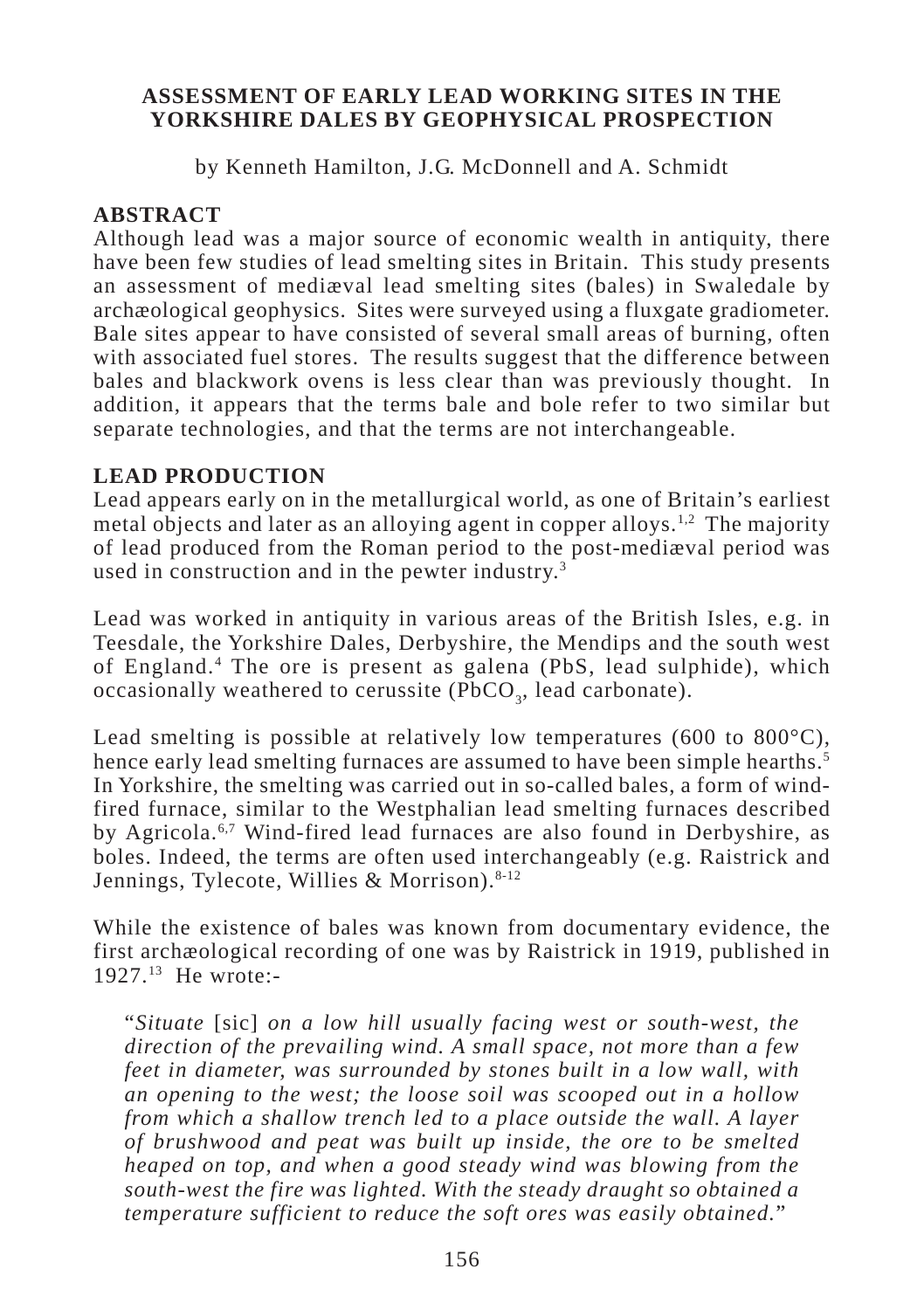Figure 1. Putative reconstruction of a bale (from Raistrick, 1927).



Boles, however, are described as:-14

"*builded upon a hill and walled with stonne on the owt sydes and the back about xx foote* [6m] *wyde wherein was laied vj great trees called Blockes for the first foundacon and uppon these blockes was layed certen smolton ewer about halfe a yarde* [46cm] *thycke and upon that ewer theyr was layed tenne or twelve trees called shankerds upon these shankerds next layed or builded certen fyer trees where in the workemen set in the ewer iij or iiij courses to smelt theyr ewer on if the winde stande right an for burning downe of the Bole aforesaid they do build and set before the face of that Boole certen great trees to the number of xxtie or xxxtie with great quantitie of smale woodde to the value of ccc seeme of wodde where of tenne seeme is a weane loade.*"

On the face of it, the differences between these two types of furnace are minimal, and chiefly a question of scale. There is, however, a wooden platform in the Derbyshire bole, allowing a better draught throughout the furnace and raising the temperature at lower levels within the furnace.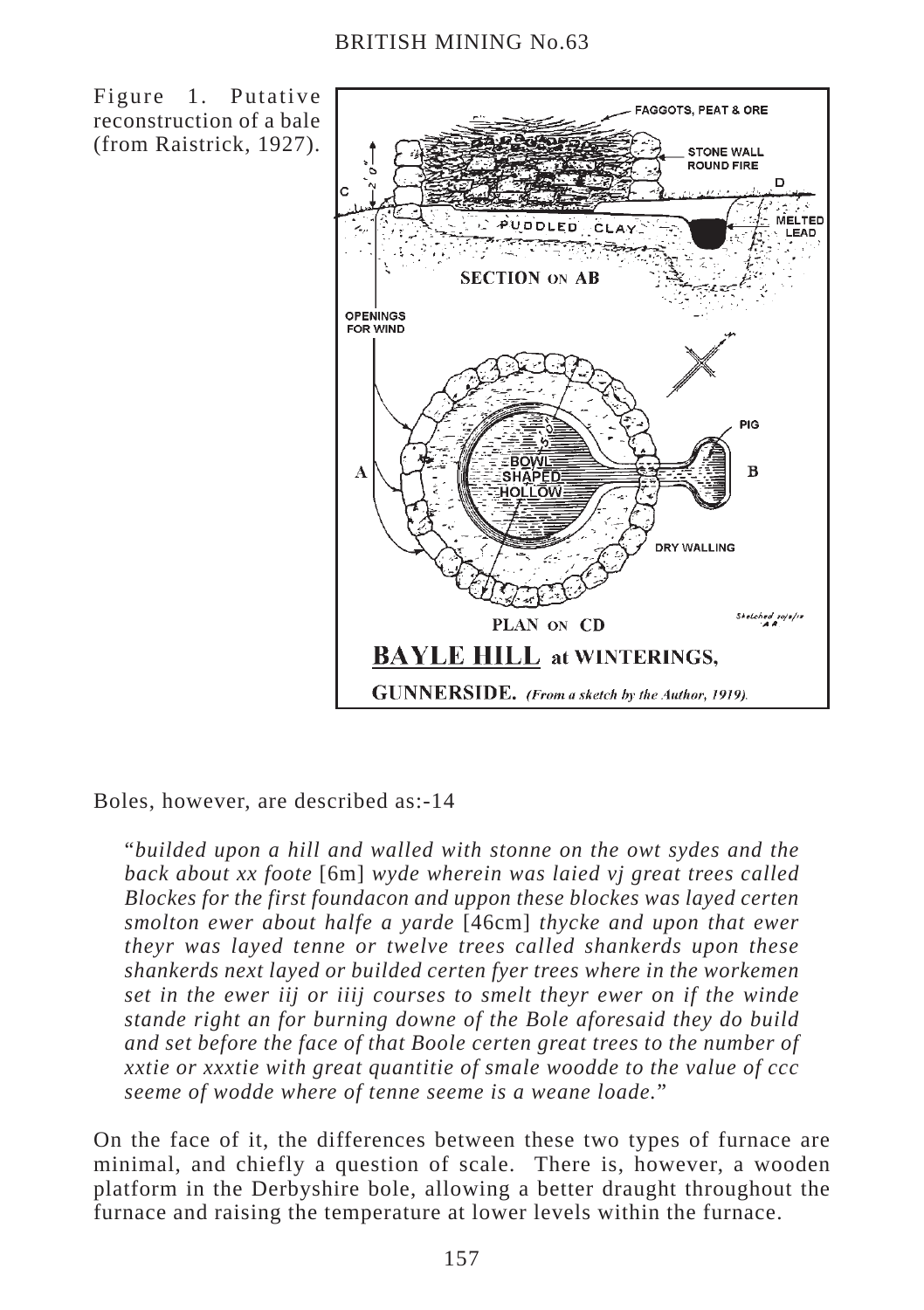# EARLY LEAD WORKING SITES IN THE YORKSHIRE DALES

Due to the low temperatures involved, bale smelting is a particularly inefficient method of smelting ore, yielding a slag that could consist of up to 50% lead, as unreduced ore and partially reduced oxides.4 In the late mediæval period, the slags produced by bale smelting were resmelted in separate hearths, called blackwork ovens.<sup>8</sup> Blackwork ovens (slag hearths) were small, bellows-driven hearths, fired with charcoal to achieve a higher temperature and more reducing conditions.<sup>9</sup> Blackwork ovens produced a black, glassy slag, compared to the white, porous slags of the bales.<sup>5</sup> Blackwork ovens were usually situated adjacent to bales, to take advantage of a ready supply of raw material. As bales and blackwork ovens are very similar structures, and frequently occur together, accurate identification of one or the other is difficult (e.g. Raistrick compared with Blanchard).<sup>13,15</sup> Unfortunately, there is no real way to differentiate between them, except by reference to slag samples. Often, however, both types of slag occur together, as at Grinton Smeltings or on Calver Hill.<sup>16,17</sup> Whether this is indicative of a certain type of blackwork oven, a bale site with associated blackwork oven or a bale run at an unusually high temperature is, at present, unknown.

# **GEOPHYSICAL SURVEYS**

The majority of published bale sites in Yorkshire have been located by Lawrence Barker, by a combination of place name evidence, areas of little or no vegetation and surface finds of bale slags.<sup>6,18</sup> Differentiation between areas of lead contamination and areas of heather burning on aerial photographs has proved difficult.<sup>6</sup> To date, only three bales have been surveyed using geophysical techniques, all using magnetometer surveys.<sup>16,19,20</sup>

In this study, Calver Hill Site 1 and Grinton Smeltings were surveyed in 10 metre square grids, walking along parallel traverses from west to east, at a traverse interval of 0.5 metre and with a sampling interval of 0.5 metre. Magnetometer data were collected using a Geoscan Research FM36 fluxgate gradiometer with an ST1 automatic sample trigger. Magnetometer survey was chosen to detect thermoremanent magnetisation associated with areas of fierce heating (e.g. within a bale) (Hamilton *et al.* in prep).

Calver Hill Site 1, published by Barker and White, is a 950m<sup>2</sup> area of slag scatter in several discrete areas, along with an area of burnt material and an area of large stones (Plate I). $6,17$ 

The site consists of two probable bales, indicated in Figure 3. Slag and burnt material have spread downhill, creating a large bare area downhill of the western bale (although the bale is partially covered by vegetation). To the north-east lies an area of dumping, either from this bale site or from another bale further uphill, which is now covered by heather. Downhill is a semicircular feature, possibly the remains of a ditch or turf bank. This feature may represent the remains of a shelter or store.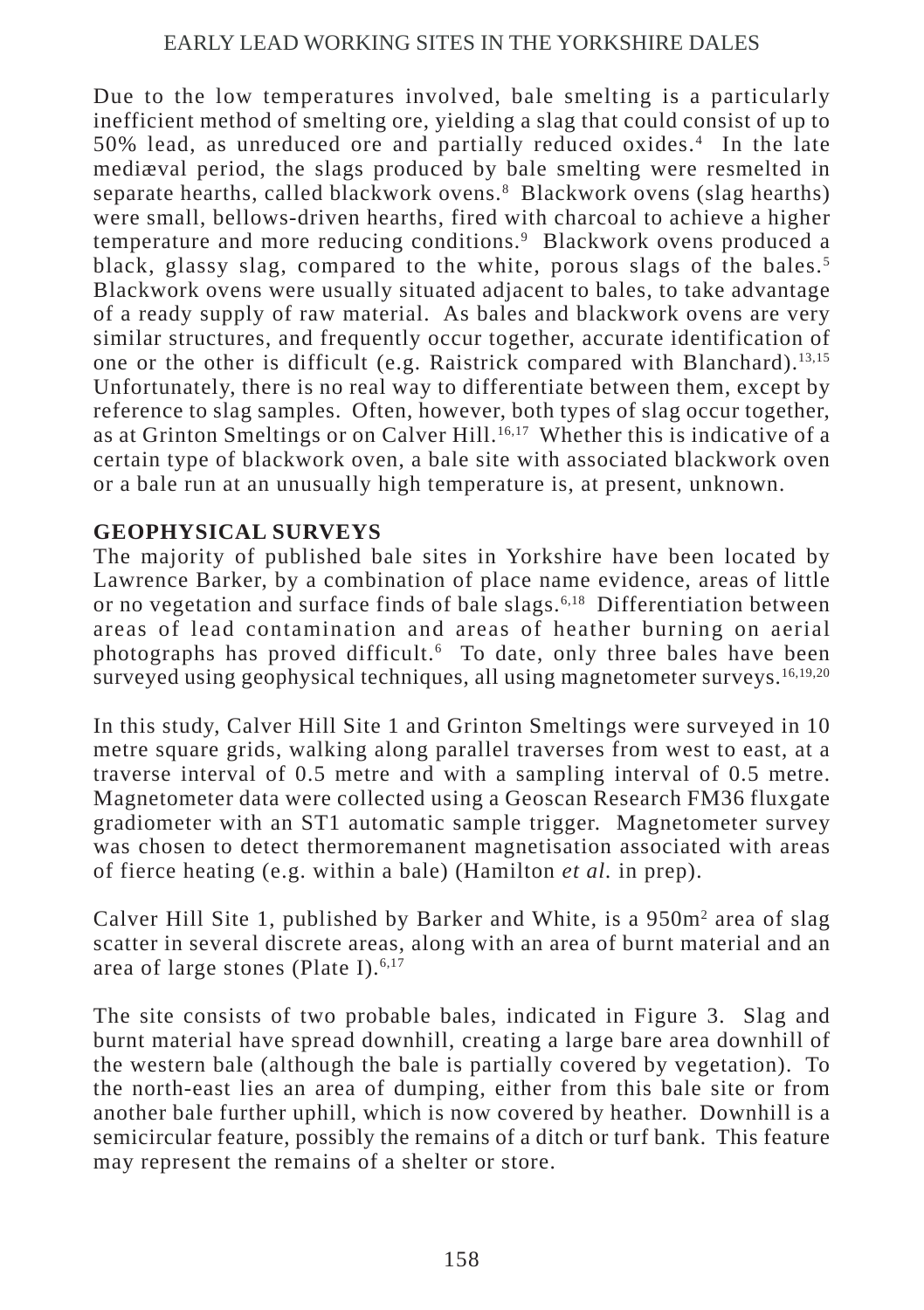#### BRITISH MINING No.63



*Plate I: Area of bale on Calver Hill Site 1, looking North (K. Hamilton).*

Grinton Smeltings (Barker Site 5) was previously surveyed by McDonnell *et al*. 16 The site consists of a probable bale, indicated in Figure 3. Downhill is a semicircular feature, possibly the remains of a ditch or bank. The shape of the anomaly suggests that the feature has been subjected to intense burning,



and may represent the remains of a burnt-down shelter or store. The current course of the stream can be plotted on the results. When the current course of the stream is compared with the magnetometer results, it seems likely that the course has changed over time. The results of the survey by McDonnell *et al.* suggest at least one other bale further west.

On both sites, slag finds were mainly white-coated lead slag, with occasional finds of black vitreous slag. The presence of large quantities of white-coated

Figure 2: Magnetometer data from Calver Hill Site 1.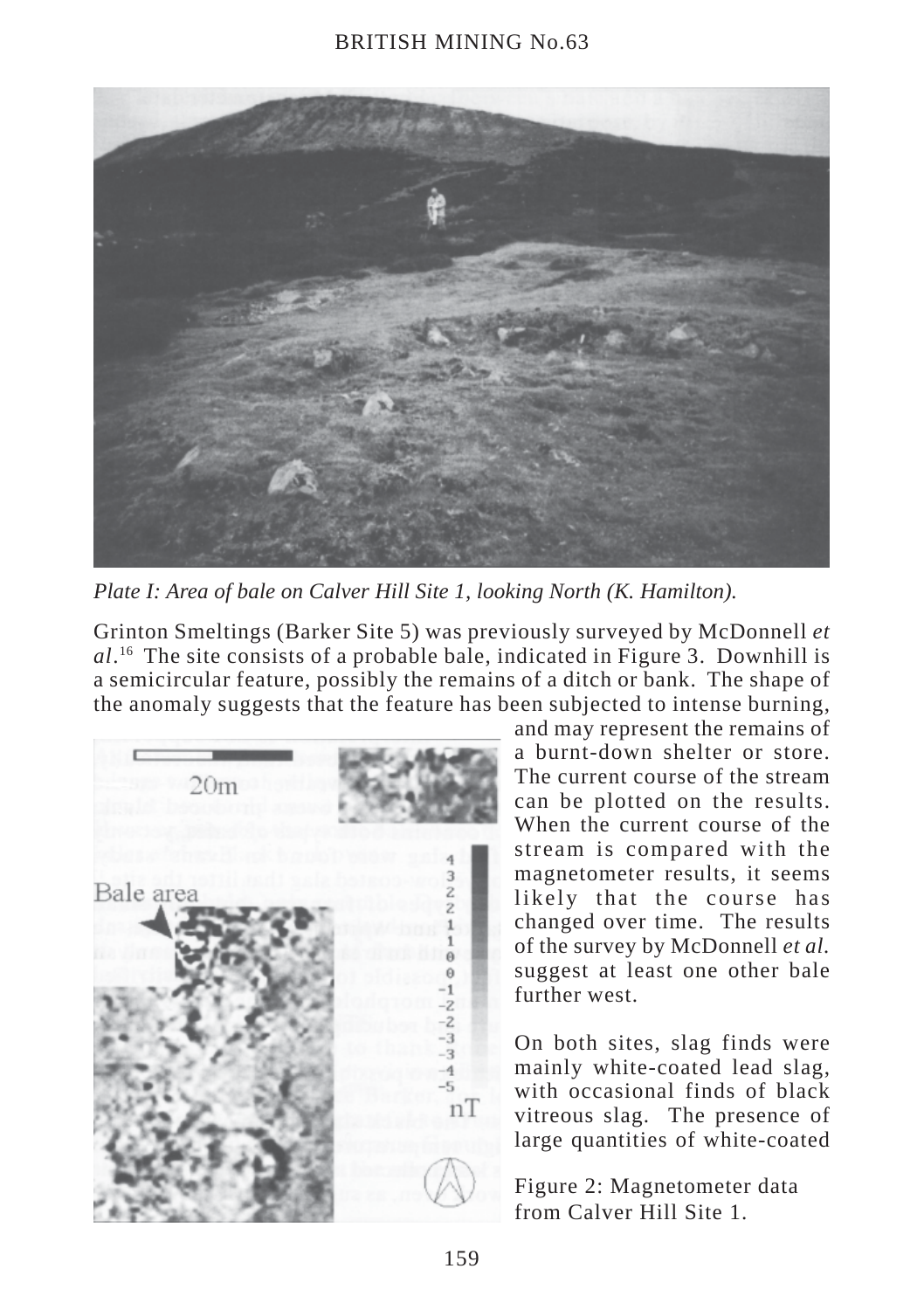# EARLY LEAD WORKING SITES IN THE YORKSHIRE DALES



Figure 3: Magnetometer data from Grinton Smeltings.

slag makes the presence of bales highly likely, while the presence of small amounts of black vitreous slag on Calver Hill Site 1 and Grinton Smeltings suggests that slag hearths may have been operative in the area.5

#### **DISCUSSION**

From the results of these surveys, it appears that the investigated bale sites consist of an area used for several smelting events, sometimes involving separate bales, and some using smaller furnaces. The larger sites contain one large, stonewalled bale, with several smaller smelting areas scattered in the vicinity, while the smaller sites involve only small bales. It would be tempting to interpret one feature as a bale, with the others being blackwork ovens. This interpretation is not supported,

however, by slag finds on the site. Claughton noted that, theoretically, the lower temperature bale produced slags which weather to yellow-coated slags, while the higher temperature blackwork ovens produced black, vitrified slags.21 Calver Hill Site 1 contains both types of bales, yet only two small pieces of black vitrified slag were found in Evans' study, compared with the vast amounts of yellow-coated slag that litter the site.<sup>17</sup> Grinton Smeltings contained both types of furnaces, but only small quantities of black vitrified slag.<sup>16</sup> There appears to be, therefore, no direct correlation between slag type and bale shape. Chemical analysis of bale slag showed that it is, in fact, possible to produce black vitrified slag in a bale, as the composition and morphology of the slag is linked to a combination of the temperature and reducing conditions in the bale.<sup>5</sup>

The sites surveyed, therefore, indicate two possibilities:-

1. All smelting events are bales. The black slag was created in a bale which reached a particularly high temperature, due to ideal weather conditions. Yellow-coated slag was later collected and removed to a separate location for resmelting in a blackwork oven, as suggested by Claughton.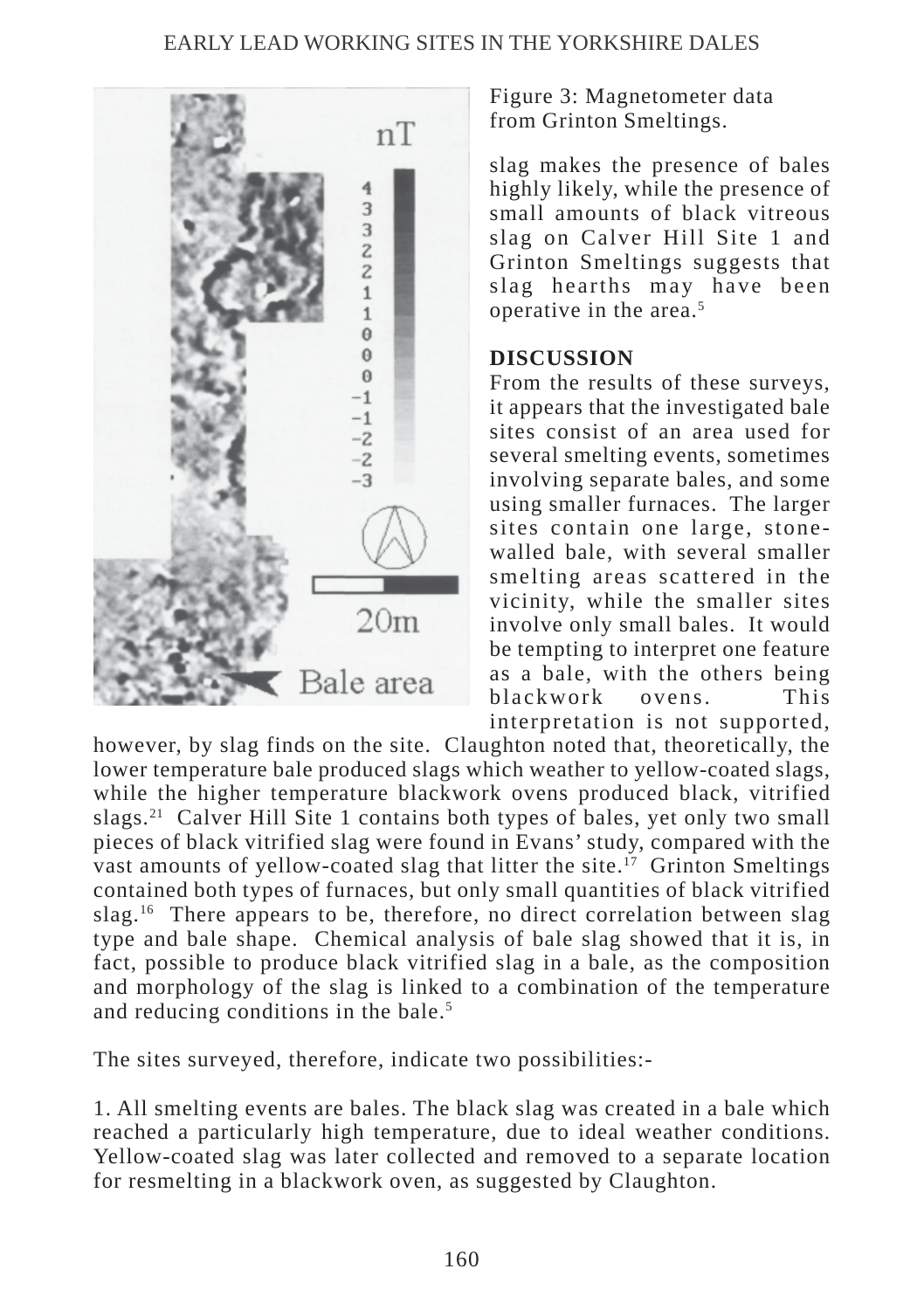# BRITISH MINING No.63

2. There is no structural difference between a bale and a blackwork oven. Indeed, the two may have performed the same purpose, by using a different fuel and the addition of bellows. This would create the least work for the smelters, as they would not need to build a separate furnace, and would not need to move slag.

In fact, it may be that both of the above explanations are true. Documentary evidence (cited by Claughton), combined with the evidence from Grinton Smeltings, however, suggests that the first option was the more common.

From the strength of the magnetic responses, it is likely that the walled bales were lined with clay, as suggested by Raistrick. The size and shape of the features indicates that bales were small (diameter 1-2m), probably round features, some of which were surrounded by a stone wall, although some remained as merely big bonfires. The industry, therefore, appears far more haphazard and opportunistic in Yorkshire, as opposed to Derbyshire, where the industry appears to have been organised, with regular, reusable furnaces.14 Because of the differences in construction, size, shape and pattern of use, the two terms bale and bole should not be used interchangeably.

# **CONCLUSIONS**

From the geophysical results, it is possible to state that bale smelting was a much more haphazard affair than previously believed. Bale sites consist of several smelting areas of differing size and construction, and possibly utilising different fuels. Many bale sites had semi-circular structures, which may have been used as shelters or fuel stores.

As Calver Hill Site 1 contained small traces of black vitrified slag in amongst a large volume of yellow-coated slag, it is highly likely that ideal smelting conditions could cause black vitrified slag to be created in bales. It is, however, possible that some bales were being used both as primary smelting bales and as blackwork ovens.

Yorkshire bales only resemble Derbyshire boles in that they are natural draught furnaces used for lead smelting. The two terms bale and bole refer to two separate types of furnaces, and can no longer be considered interchangeable.

# **ACKNOWLEDGEMENTS**

The authors would like to thank Robert White, of the Yorkshire Dales National Park, for the provision of aerial photographs and names and addresses, and Lawrence Barker, for locating the sites and for helpful discussions. They are grateful to Duncan Brown, for his help with the fieldwork, and to the Nickerson Group and Lord Peel, for allowing access to their land, to carry out the surveys.